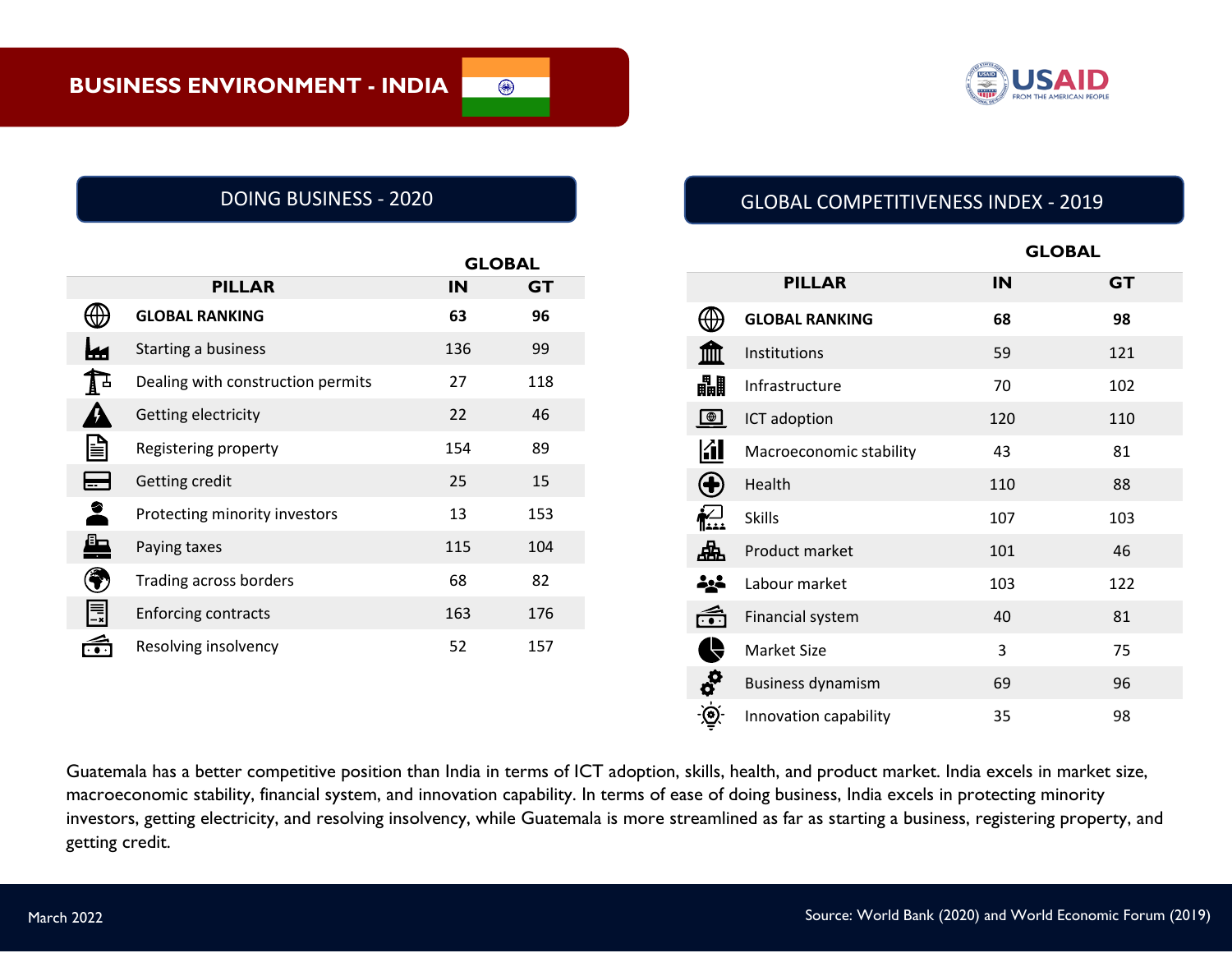# **BUSINESS ENVIRONMENT - INDIA**



#### INVESTMENT PROJECTS – INDIA 2019-2021



#### **By Source Country**



7%

7%



 $\overline{\circ}$ 

There have been 1,531 investment projects registered in India, the main source countries are: United States, 38%; United Kingdom, 9%; and Germany, 8%. The main sectors are: IT services and software, 29%; business services, 13%; and communications, 7%

Investment Projects by India from January 2019 to December 2021

**By Destination Country**



888 investment projects by India were registered. The main destination countries were: United States, 16%; United Arab Emirates, 14%; and United Kingdom, 12%. The main sectors are: software and IT services, 39%; business services, 16%; and pharmaceuticals, 5%.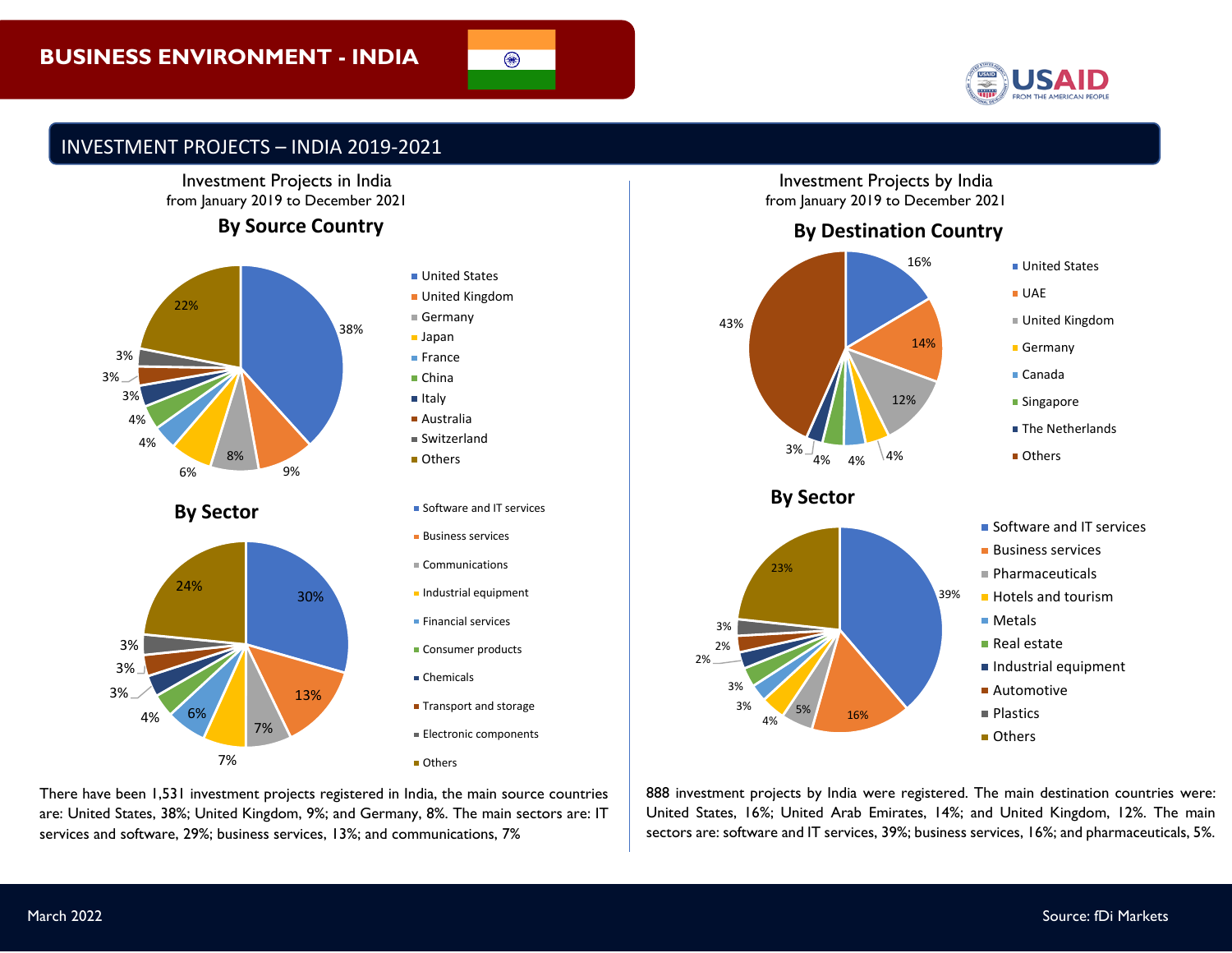

## INVESTMENT SIGNALS 2020-2022

 Investment Signals Destined for India from July 2020 to March 2022

## **By Source Country**



| ■ United Kingdom          |  |  |
|---------------------------|--|--|
| ■ Switzerland             |  |  |
| ■ Singapore               |  |  |
| ■ UAE                     |  |  |
| ■ South Korea             |  |  |
| Others                    |  |  |
|                           |  |  |
|                           |  |  |
| Software and IT services  |  |  |
| • Communications          |  |  |
| <b>Einancial services</b> |  |  |
| <b>Business services</b>  |  |  |
| ■ Health                  |  |  |
| Industrial equipment      |  |  |
| ■ Others                  |  |  |

 $\overline{\circledast}$ 

are: United States, 32%; United Kingdom, 13%; and Switzerland, 13%. The main sectors are:<br>- 2011 - 2014 107 investment signals have been registered in India, the main source countries of these software and IT services, 58%; communications, 8%; and financial services, 6%.

Investment Signals Sourced in India from July 2020 to March 2022

# **By Destination Country**



273 investment signals by India have been registered, the main destination countries are the United States, 25%; United Arab Emirates, 7%; and Singapore, 7%. The main sectors: Software and IT services, 55%; food and beverages, 7%; and business services, 7%.

March 2022

7%

6%